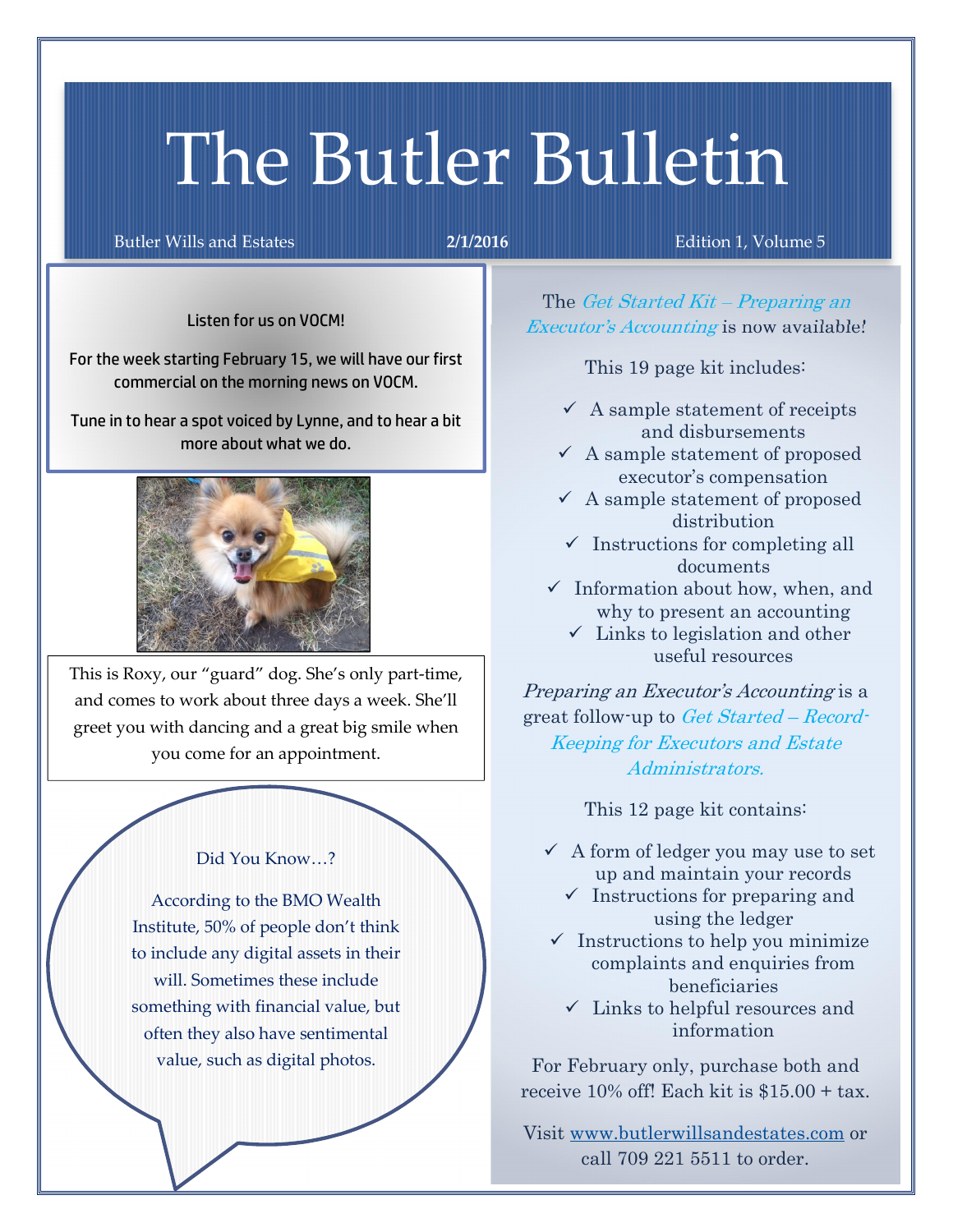## *Reducing Stress When Caring for an Aging Parent*

Many of the clients we see are adult children who are or soon will be looking after their aging parents. This puts a lot of stress on both the parents and the child.

The children have the responsibility of things like taking their parents for mental assessments, taking away car keys, or hiring a professional nurse.

This process can also be distressing for the parents. They used to be in charge of taking care of their children, and now it's the other way around. They may also be disoriented and confused as to why they cannot make the decisions that they used to.

This stress is exacerbated when there is something that should be done in the parents' best interest, but they don't want to do it.

Here are some tips to help minimize the strain.

- 1. Involve your parents in the decision-making process. The level of involvement each person can handle is different, so there is no set list of things to include them in. However, if an aging parent isn't capable of making financial decisions, he or she might still want to make personal decisions such as the groceries, clothing, and personal items around the home.
- 2. Communicate with your parents and siblings. Finding efficient ways to communicate is key. If your parents are becoming confused or disoriented, explaining matters to them ahead of time can help. Answer their questions the best you can. Knowing ahead of time what will happen can prevent them from feeling taken by surprise. Keeping any siblings in the loop will prevent you from having to explain the same thing over and over to each person, and if your parent asks them for clarification they will be able to explain, instead of adding more confusion with a different answer.
- 3. Stay calm. Your parents will pick up on your emotional distress, which will add to their anxiety. Crying, yelling, or otherwise getting upset can cause aging parents to assume there is frightening information you haven't told them, and lead them to interpret situations negatively. If you need to take a break, do so. Often other family members aren't available to help out. In these cases you should consider hiring a caregiver, even if it is only for a couple of hours a day. Other options are someone to help with the housekeeping, errands, or cooking.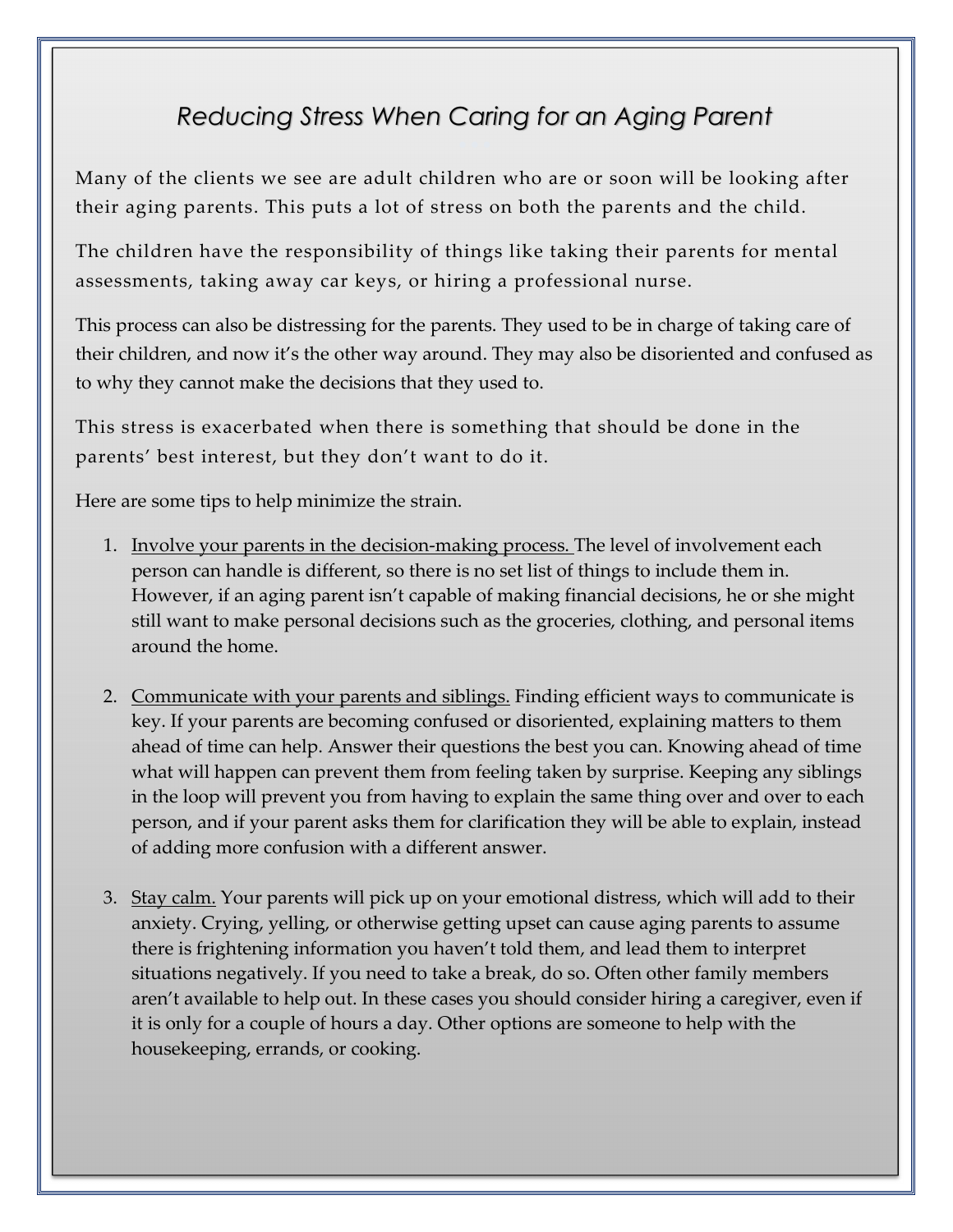

"First off, you admitted to using shoddy materials during construction. Secondly, exhaling is not a crime. And, finally, three does not a class action lawsuit make."

## Coming Soon! Lynne's book, *Alberta Probate Kit*, is one of her best-sellers. There have been numerous changes to the law since it was published in 2011, and updates have been published along the way. Lynne has now written a whole new version, available soon from Self-Counsel Press. Visit the link below for all her SCP books: http://www.selfcounsel.com/catalogsearch/result/?

q=lynne+butler

## *Executor Boot Camp*

Did you miss Executor Boot Camp or live outside the area but still need the information?

We'd be happy to send you the information package included in the session for \$40.00, tax and shipping included.

When you order, you can request either a paper copy or a flash drive. Email chelsea@butlerwillsandestates.com or call 709 221 5511 for details and to order.

## February Seminar Schedule

## Most Common Questions about Probate

This seminar answers the most frequently asked questions about probate, including: What is probate? Do all wills need to be probated? How much does probate cost? How does joint ownership of property affect probate? and others.

> Thursday February 4 @ 1:00 PM Thursday February 11 @ 7:00 PM

60 minutes, \$20.00 per person

## Top 10 Things not to do in Estate Planning

This seminar tends to keep the audience laughing, despite covering topics that are usually considered serious. It covers issues such as joint bank accounts, leaving the cabin to the kids, and choice of executor. Almost all audience members admit to having done at least one of the ten steps Lynne explains should not be done. Each "do not do" is followed by alternatives that audience members can put into action. This seminar has been presented successfully to general audiences of all sizes, as well as to professional groups, and was one of our most popular in 2015.

> Thursday February 18 @ 1:00 PM Thursday February 25 @ 7:00 PM

## 75 minutes, \$25.00 per person

*Call or email to reserve your seat. Payment can be accepted at the time of the seminar by cash or credit. Light refreshments and a copy of the presentation are included.*